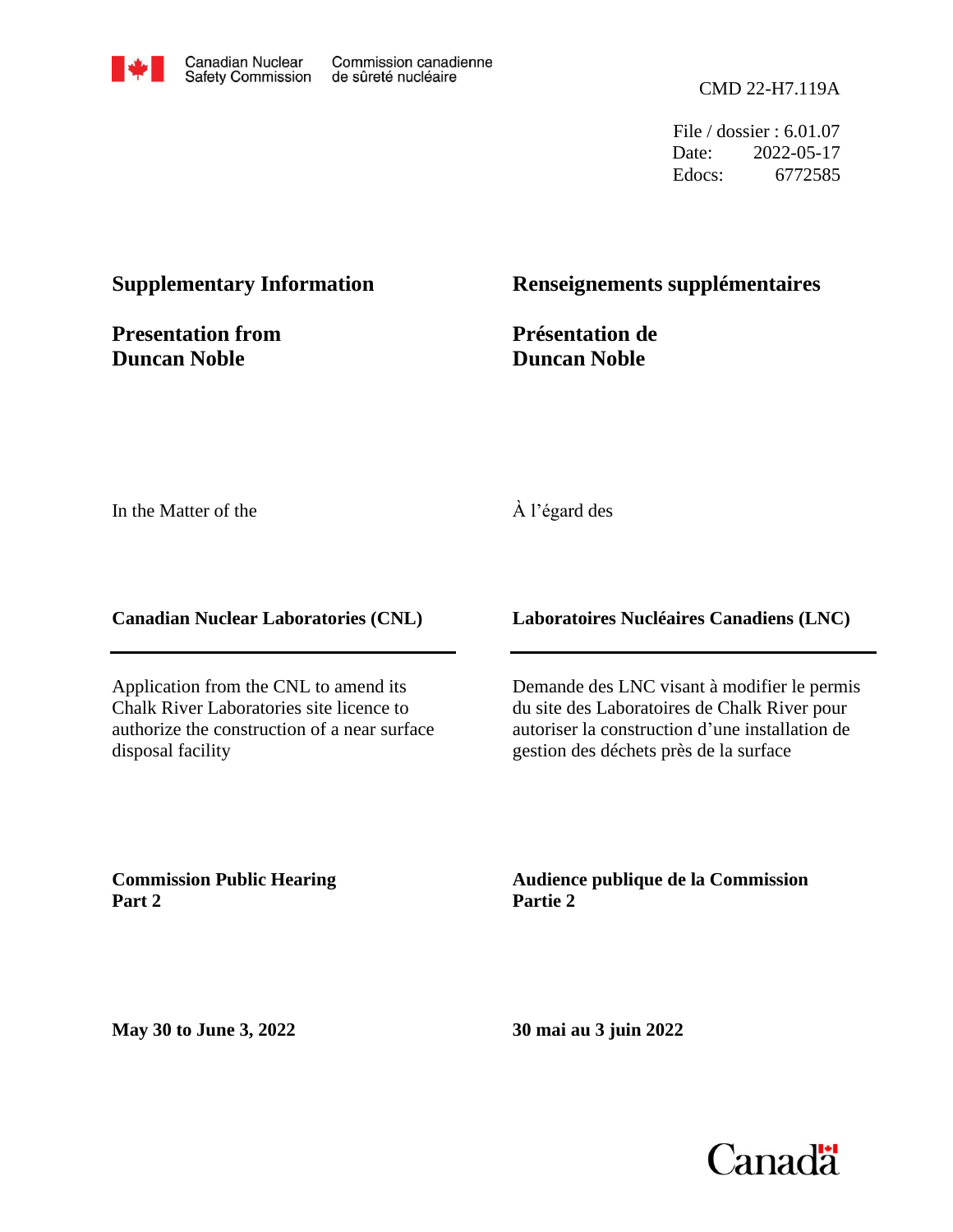CNL Near Surface Disposal Facility: Presentation to the Canadian Nuclear Safety Commission

> Duncan Noble June 2022 CMD 22-H7.119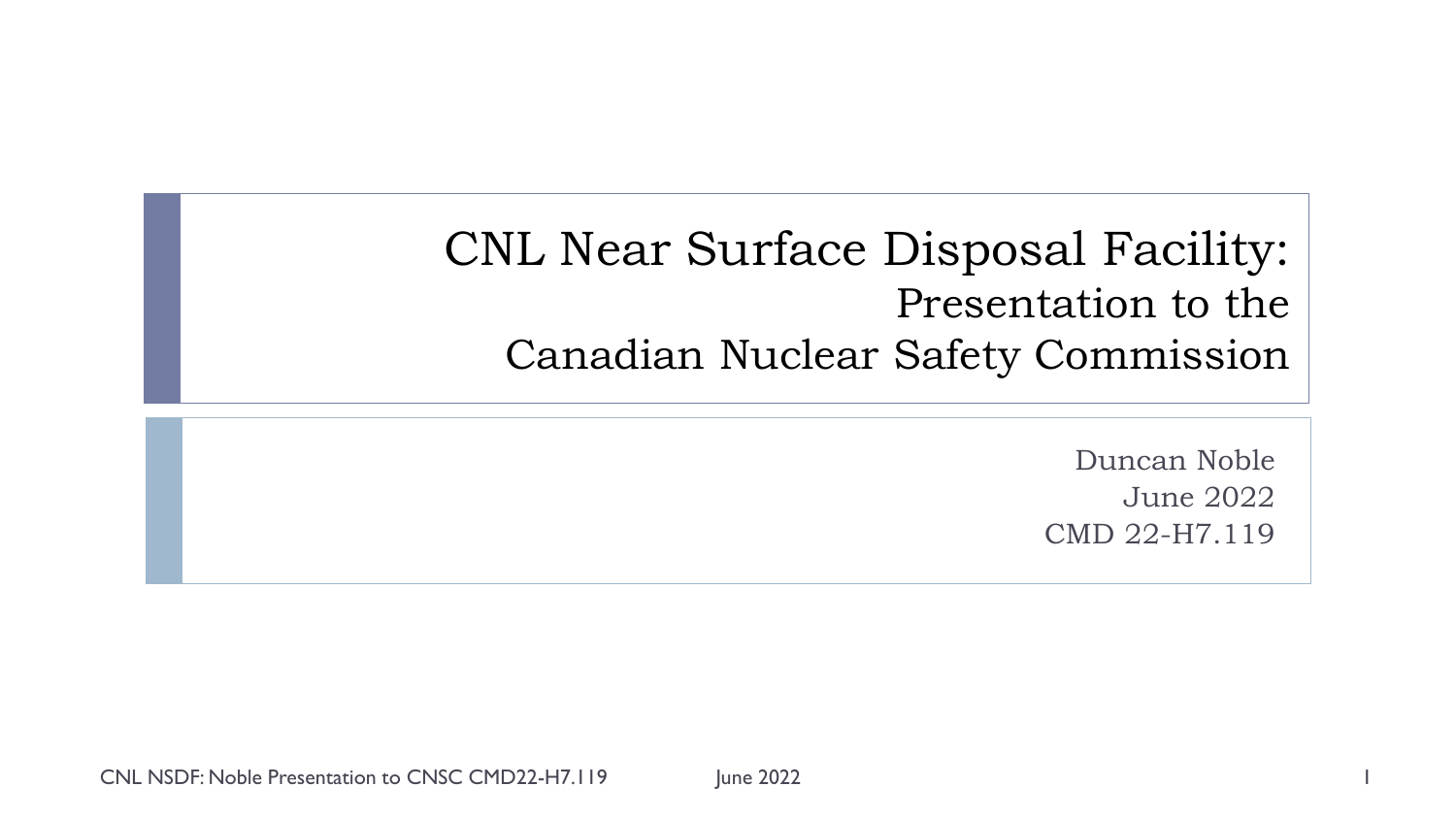# **Contents**

- $\blacktriangleright$  Introduction
- ▶ Process Issues
	- Lack of Genuine Consultation with Indigenous Peoples
	- Conflict of Interest
	- Timing: Modernizing Canada's Radioactive Waste Policy
	- Changing Stakeholder Expectations
- **Design Issues** 
	- Inappropriate Site
	- ▶ Not a World Class Design

## Recommendations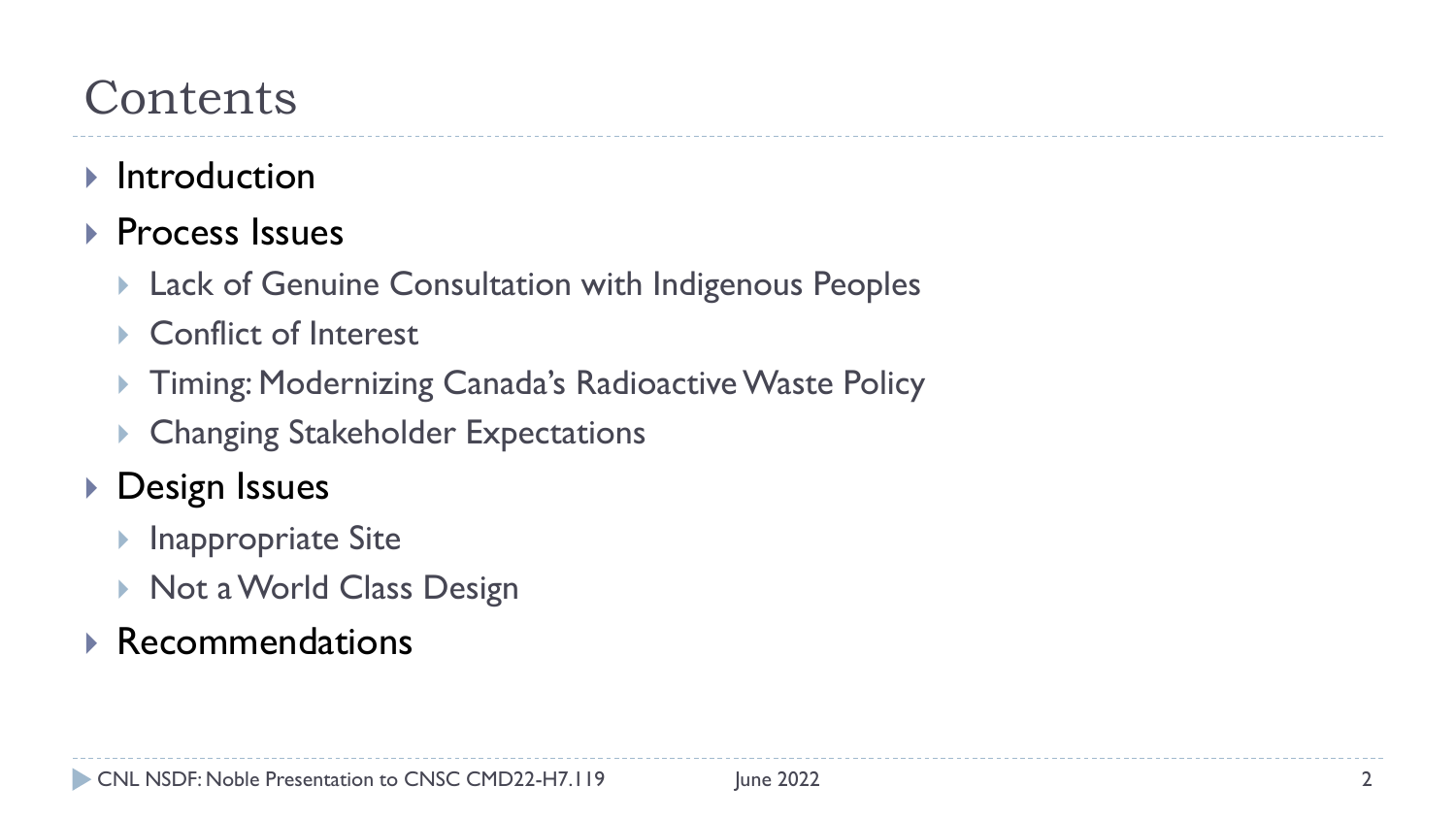# Introduction

- ▶ Engineering Physics grad, MBA, worked in climate change consulting for > 20 years
- ▶ Summer student at CRNL in 1980
- ▶ Engineer at AECL Mississauga 1981-1983
- I recognize the benefits the nuclear industry has brought to our society e.g.,
	- Radiation treatments for cancer and other diseases, and
	- Supporting the phase out of fossil fuels like the coal phase out in Ontario
- ▶ Like all professional engineers, I am obliged to "regard the practitioner's duty to public welfare as paramount" (PEO Code of Ethics, section 77 of the Professional Engineers Act, R.S.O. 1990, c. P.28)
- This obligation applies to me. It also applies to any professional engineers involved in the design, review, and assessment of the proposed Near Surface Disposal Facility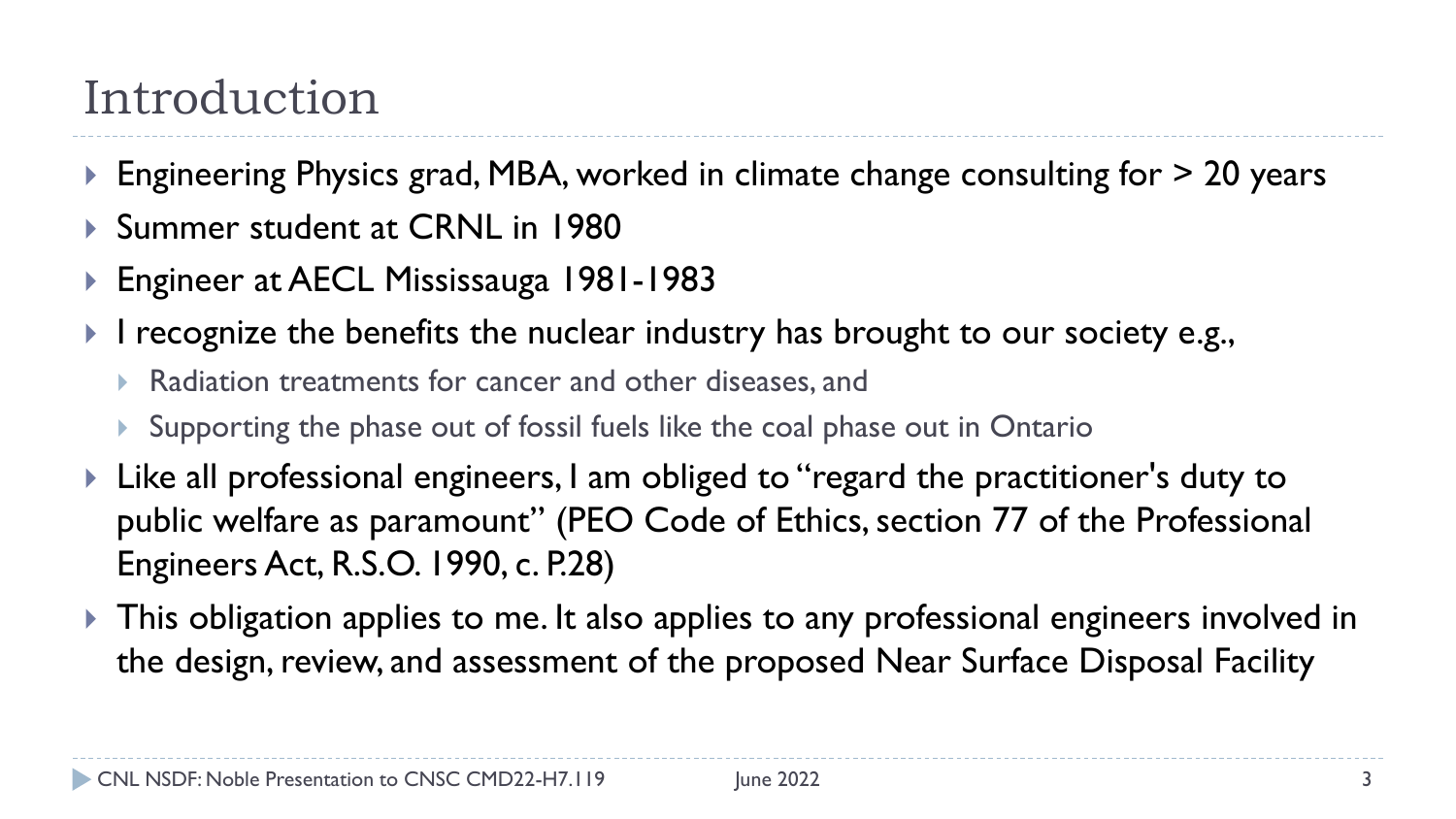## Lack of Genuine Consultation with Indigenous Peoples

 Meaningful engagement with Indigenous peoples aims to secure their free, prior, and informed consent when Canada proposes to take actions which impact them and their rights on their lands, territories, and resources.



Department of Justice

Canada

Ministère de la Justice

Canada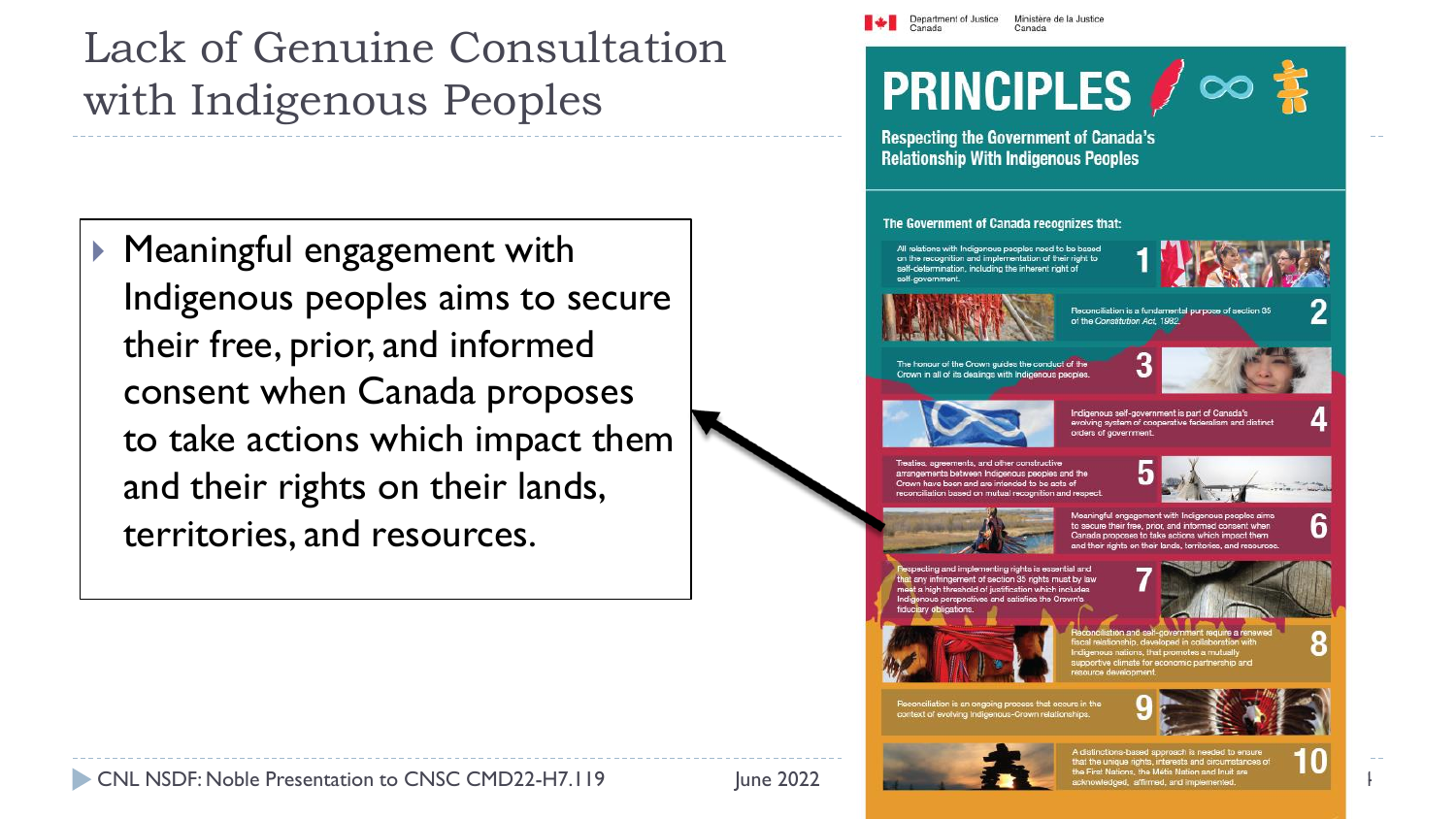# Conflicts of Interest

- ▶ 2017 Expert Panel review recommended CNSC not be in charge of Environmental Assessment for nuclear projects
- ▶ Expert Panel also noted that CNSC is widely perceived to be a captured regulator
- ▶ High potential for real and/or perceived conflicts of interest



## **BUILDING COMMON GROUND** A New Vision for Impact Assessment in Canada

The Final Report of the Expert Panel for the **Review of Environmental Assessment Processes**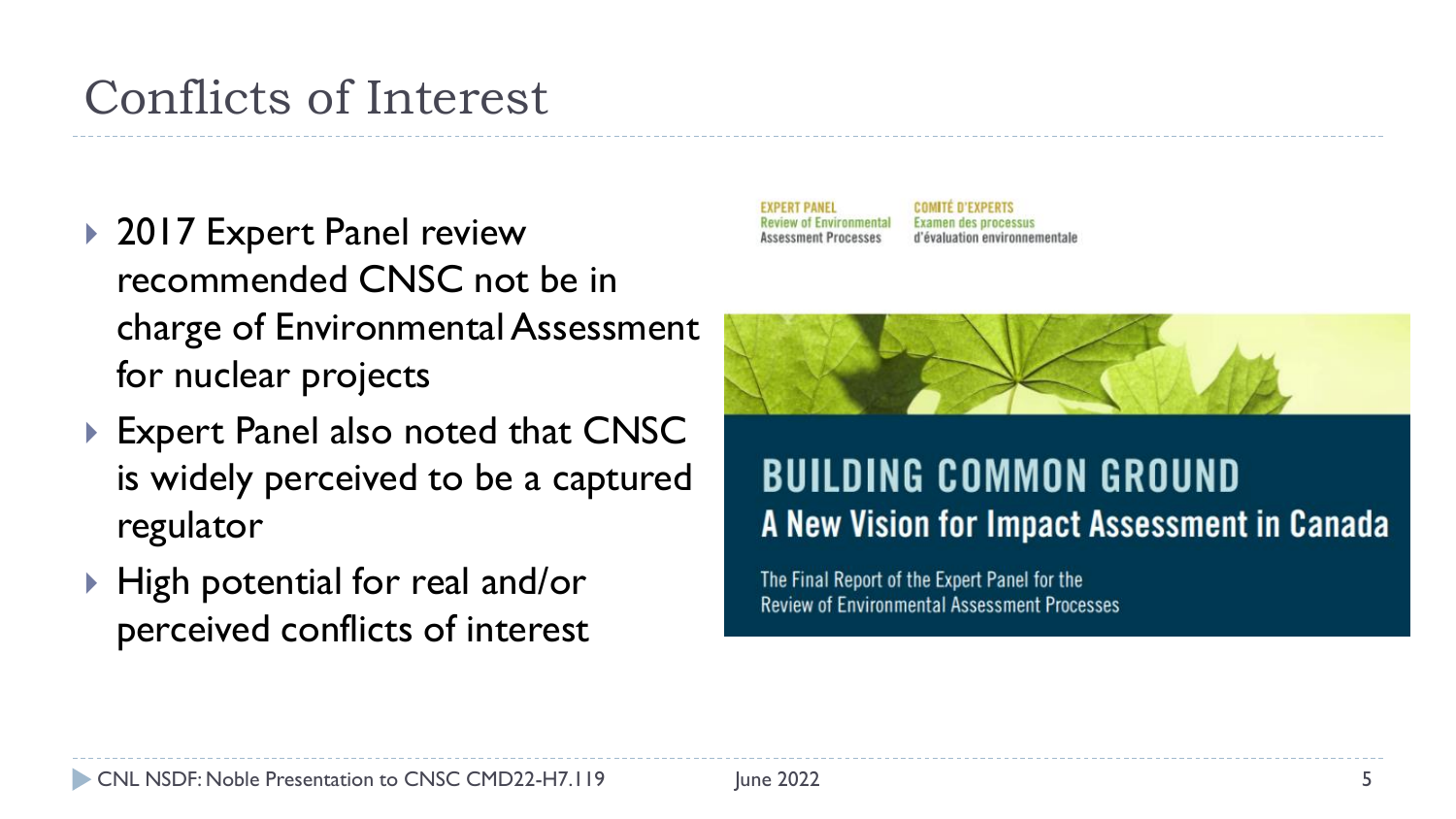## Timing: Modernizing Canada's Radioactive Waste Policy

## **Next steps: Canada's Radioactive Waste Policy Review**

### 2020 - 2022 timeline



#### November 2020

Virtual Engagement Hub was launched

November 2020 - May 31, 2021

**Engagement Phase** 

### **Winter 2021/2022**

Release of the draft policy for comments and What We Heard: Modernizing Canada's Policy for Radioactive Waste Management and Decommissioning

### 2022

Modernized Policy release

NL NSDF: Noble Presentation to CNSC CMD22-H7.119 June 2022 **CONDUST 100 CONTEXAS 6**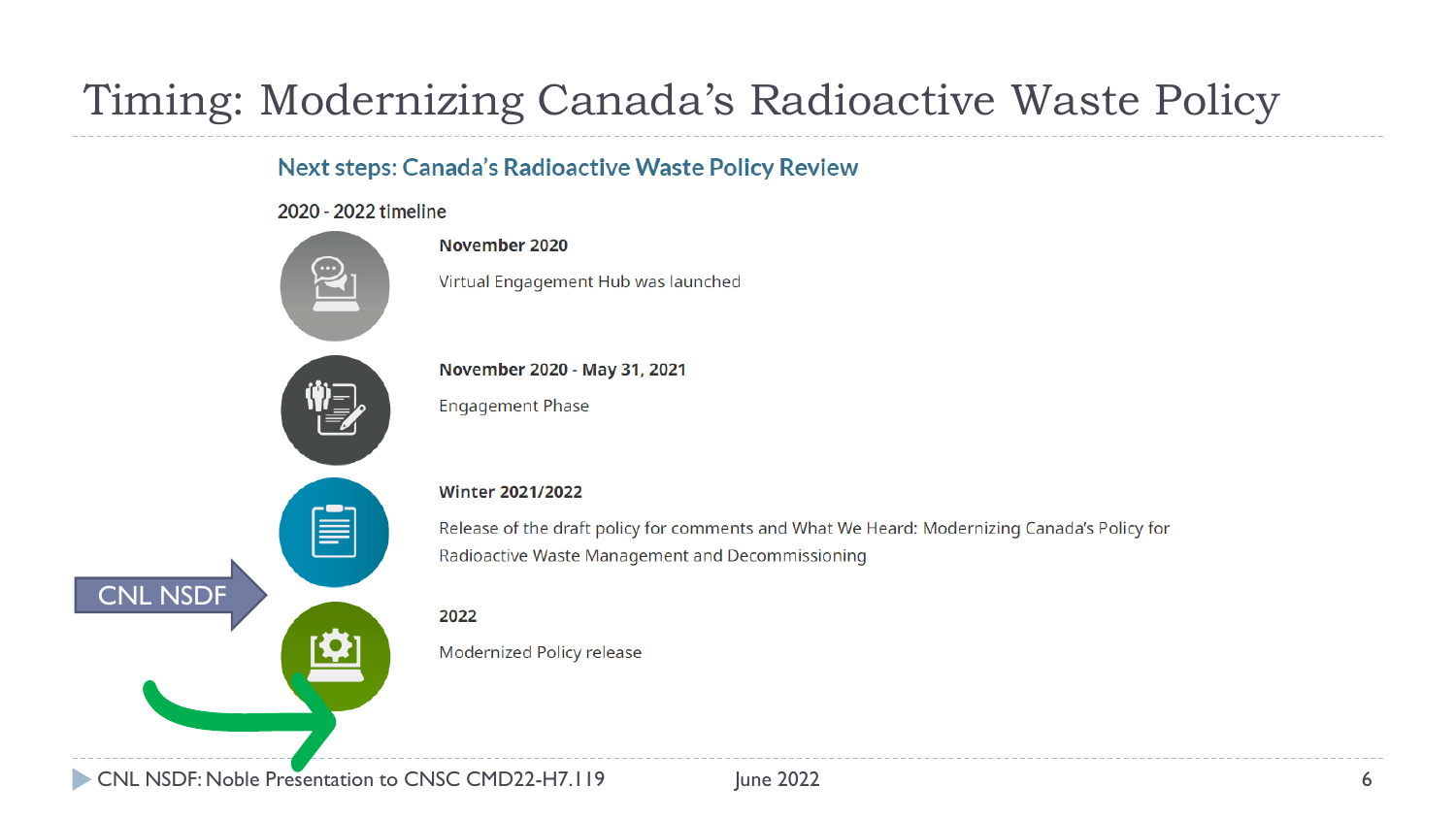## Changing Stakeholder Expectations



CNL NSDF: Noble Presentation to CNSC CMD22-H7.119 June 2022 June 2022 7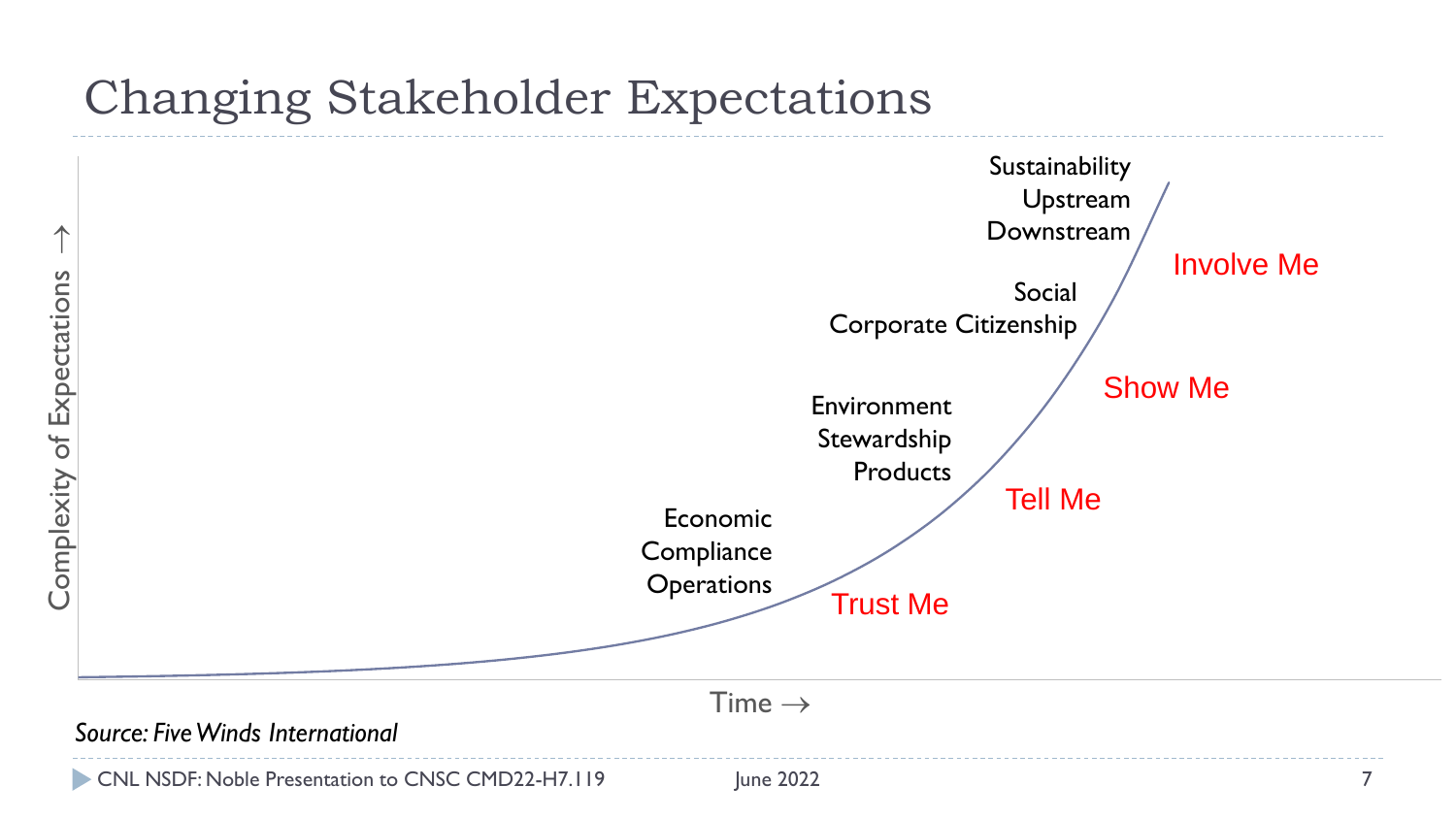# Inappropriate Site

- ▶ The proposed site is partly surrounded by wetlands and the underlying bedrock is porous and fractured
- ▶ The proposed site for the NSDF is less than one kilometre from the Ottawa River, a drinking water source for millions of Canadians
- ▶ Downstream communities that rely on the Ottawa River include Ottawa-Gatineau and Montreal
- ▶ The site is tornado and earthquake prone; the Ottawa River itself is a major fault line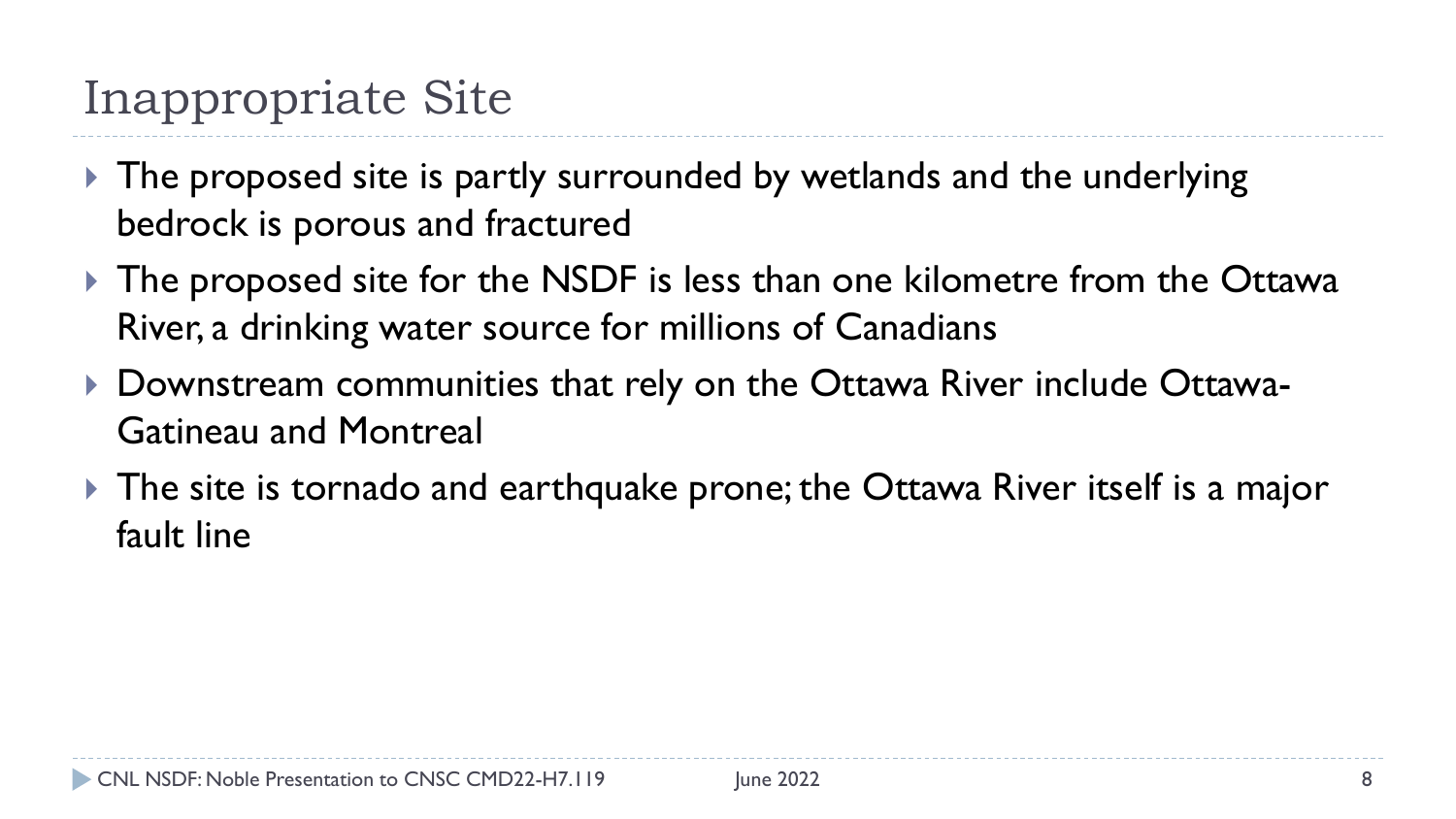# Not a World-Class Design

- There are several deficiencies in the proposed design that have been highlighted by independent reviews. These include, but are not limited to:
	- ▶ The International Atomic Energy Agency says that only Very Low Level Radioactive Waste (VLLW) can be put in an above-ground landfill-type facility
	- **The International Atomic Energy Agency says radioactive wastes must be carefully** stored out of the biosphere, not in an above-ground mound
	- ▶ The International Atomic Energy Agency says high-activity cobalt-60 is "intermediatelevel waste" and must be stored underground
- If the nuclear industry wants to position itself as a responsible climate solution, it needs to demonstrate responsible stewardship across the entire supply chain, a world-class engagement/consultation process, and a world-class design